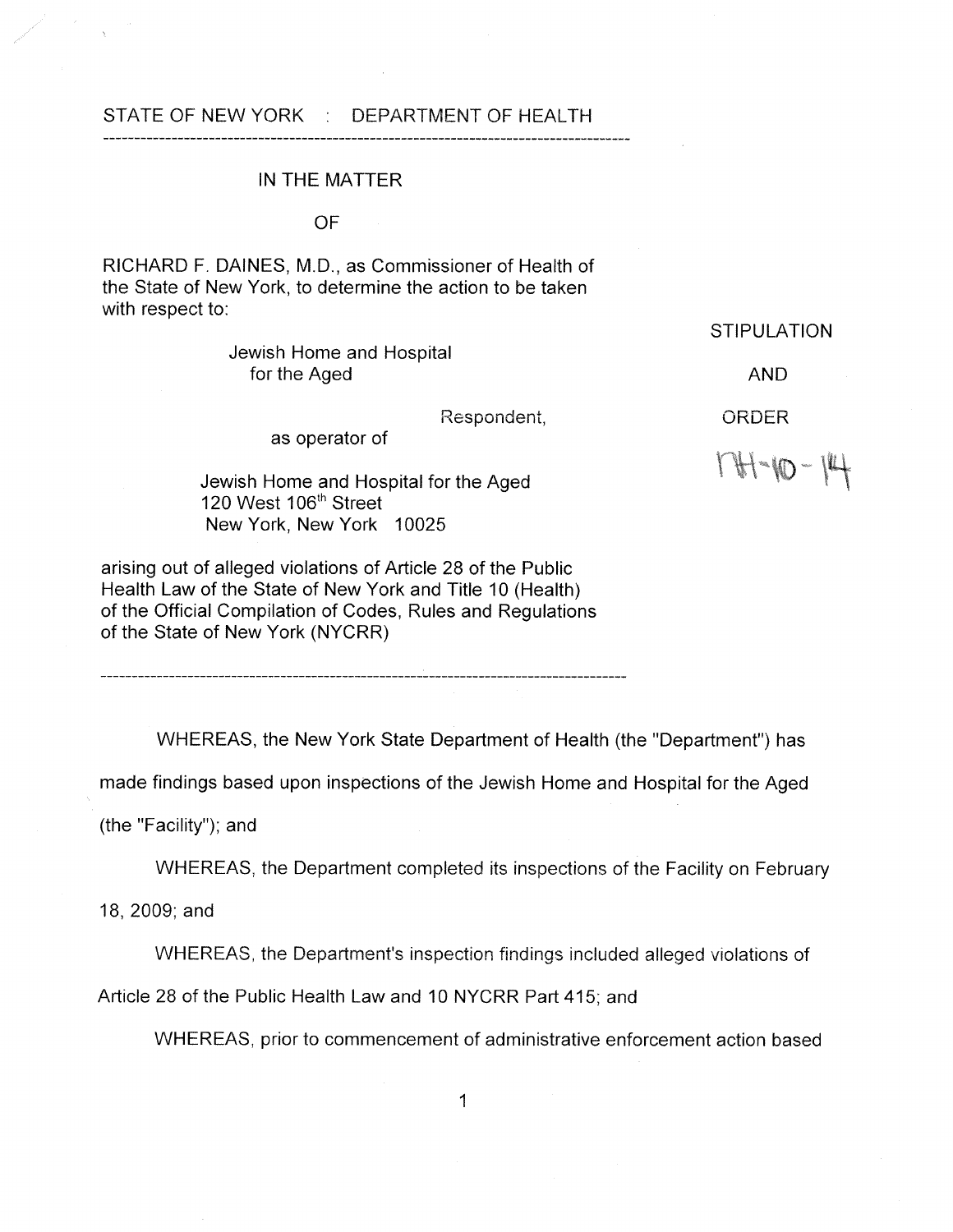upon the alleged violations by service of a Notice of Hearing and Statement of Charges, the Department and the Respondent engaged in settlement discussions; and

WHEREAS, the parties wish to resolve this matter by means of a settlement instead of an adversarial administrative hearing.

NOW, THEREFORE, IT IS STIPULATED AND AGREED AS FOLLOWS:

1. This matter is settled and discontinued with prejudice. The Department shall not pursue administrative enforcement action against the Respondent pursuant to Article 28 of the Public Health Law and 10 NYCRR Part 415 in connection with the Department's findings based upon the inspections completed on February 18, 2009.

2. The Respondent admits that substantial evidence of violations of 10 NYCRR Part 415 existed under the citations set forth in the attached addendum. The foregoing admission made by the Respondent is solely for the purpose of resolving the instant administrative matter and is not intended for use in any other forum, tribunal or court. Any such admission is without prejudice to the Respondent's rights, defenses and claims in any other matter, proceeding, action, hearing or litigation not involving the Department. It is agreed that the foregoing admission is not intended to be used dispositively or otherwise, regarding any allegations of medical malpractice, personal injury and/or negligence that may be made in a civil action for monetary damages.

3. Pursuant to Sections 12 and 206 of the Public Health Law, the Respondent shall pay a civil penalty of Two Thousand Dollars (\$2000) within 15 days after the effective date of this Stipulation and Order. This civil penalty shall be sent by certified mail and shall be made payable to the New York State Department of Health and forwarded to the New York State Department of Health, Bureau of Accounts

2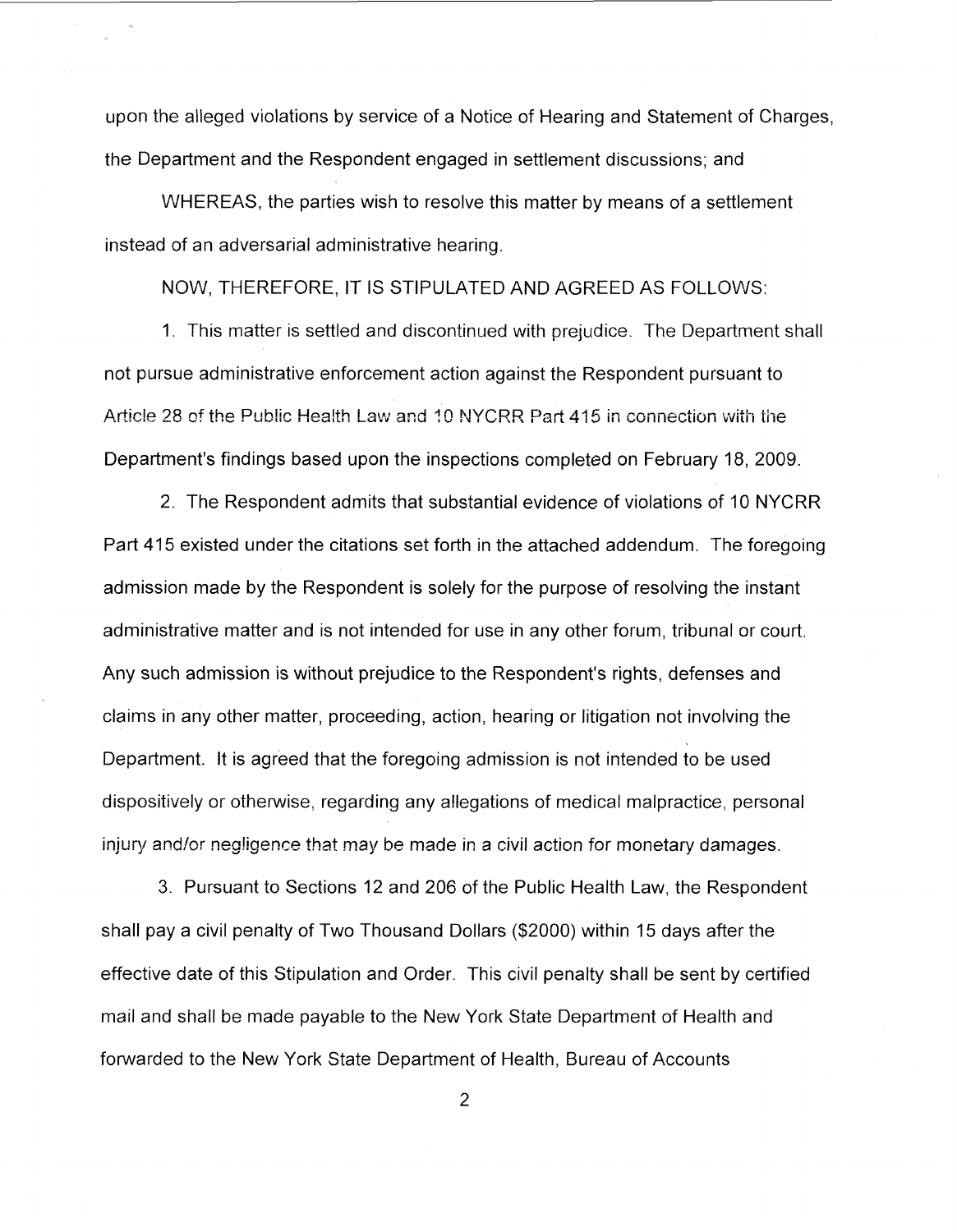Management, Room 1717, Corning Tower, Empire State Plaza, Albany, New York 12237-0016. Any civil penalty not paid by the date prescribed herein shall be subject to all provisions of law relating to debt collection by the State of New York. This includes, but is not limited to, the imposition of interest, late payment charges and collection fees; referral to the New York State Department of Taxation and Finance for collection and non-renewal of permits or licenses [Tax Law Section 171(27); State Finance Law Section 18; CPLR Section 5001; Executive Law Section 321.

4. Nothing herein contained shall be construed to preclude the Department from pursuing any and all sanctions or remedies authorized by the Public Health Law against any individual employed by or practicing in association with the Facility for any violations identified during the inspections referred to herein. Such sanctions and remedies may include, but are not limited to, administrative proceedings brought pursuant to Public Health Law Section 2803-d (relating to patient abuse, mistreatment or neglect), Public Health Law Section 230 (relating to professional medical conduct) and Public Health Law Article 28-D (relating to the practice of nursing home administration). A copy of this Stipulation and Order shall be sent to the Bureau of Nursing Home Administrator Licensure for whatever action, if any, it may deem appropriate.

5. It is further stipulated and agreed by the Respondent and the Department that there exist valid and sufficient grounds, as a matter of fact and law, for the issuance of this Stipulation and Order under the Public Health Law and the Respondent consents to its issuance, accepts its terms and conditions and waives any right to challenge this Stipulation and Order in a proceeding pursuant to Article 78 of the Civil Practice Law

**3**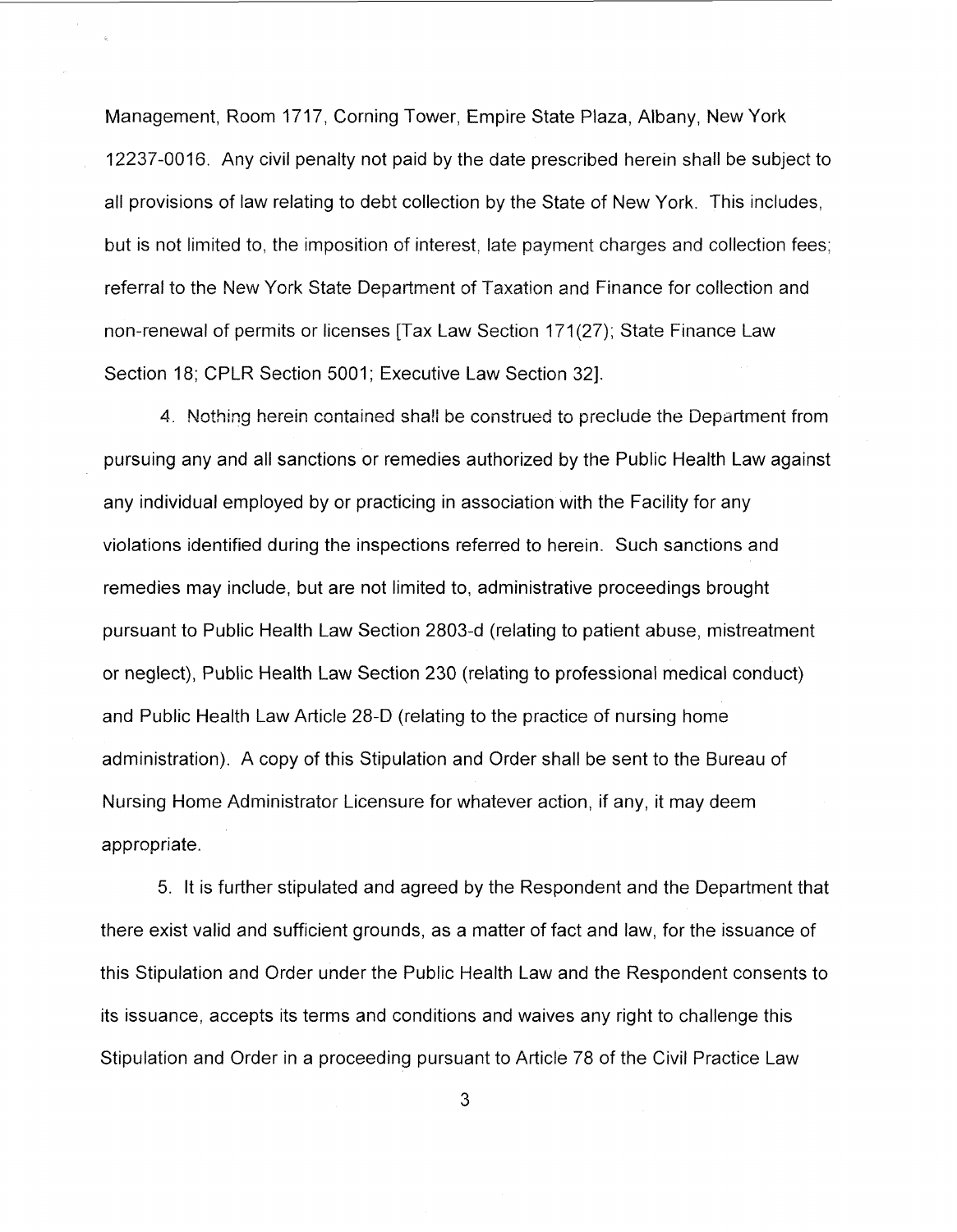and Rules or in any other action or proceeding.

6. This Stipulation and Order shall be effective upon service on the Respondent or the Respondent's attorney or representative of a copy by personal service or by certified or registered mail.

DATED:  $3/3/2010$ , New York Jewish Home and Hospital for the Aged ,2010 BY: AGREED AND SO ORDERED: DATED: Albany, New York NEW YORK STATE DEPARTMENT OF HEALTH  $, 2010$ BY: RICHARD F. DAINES, M.D. Commissioner of Health

| <b>INQUIRIES TO:</b> | John N. Stefani           |
|----------------------|---------------------------|
|                      | <b>Associate Attorney</b> |
| Phone:               | $(518)$ 473-1707          |
| Fax:                 | $(518)$ 486-1858          |

## **Mail Payment to:**

New York State Department of Health Bureau of Accounts Management Corning Tower, Room 1717 **Empire State Plaza** Albany, New York 12237-00'16